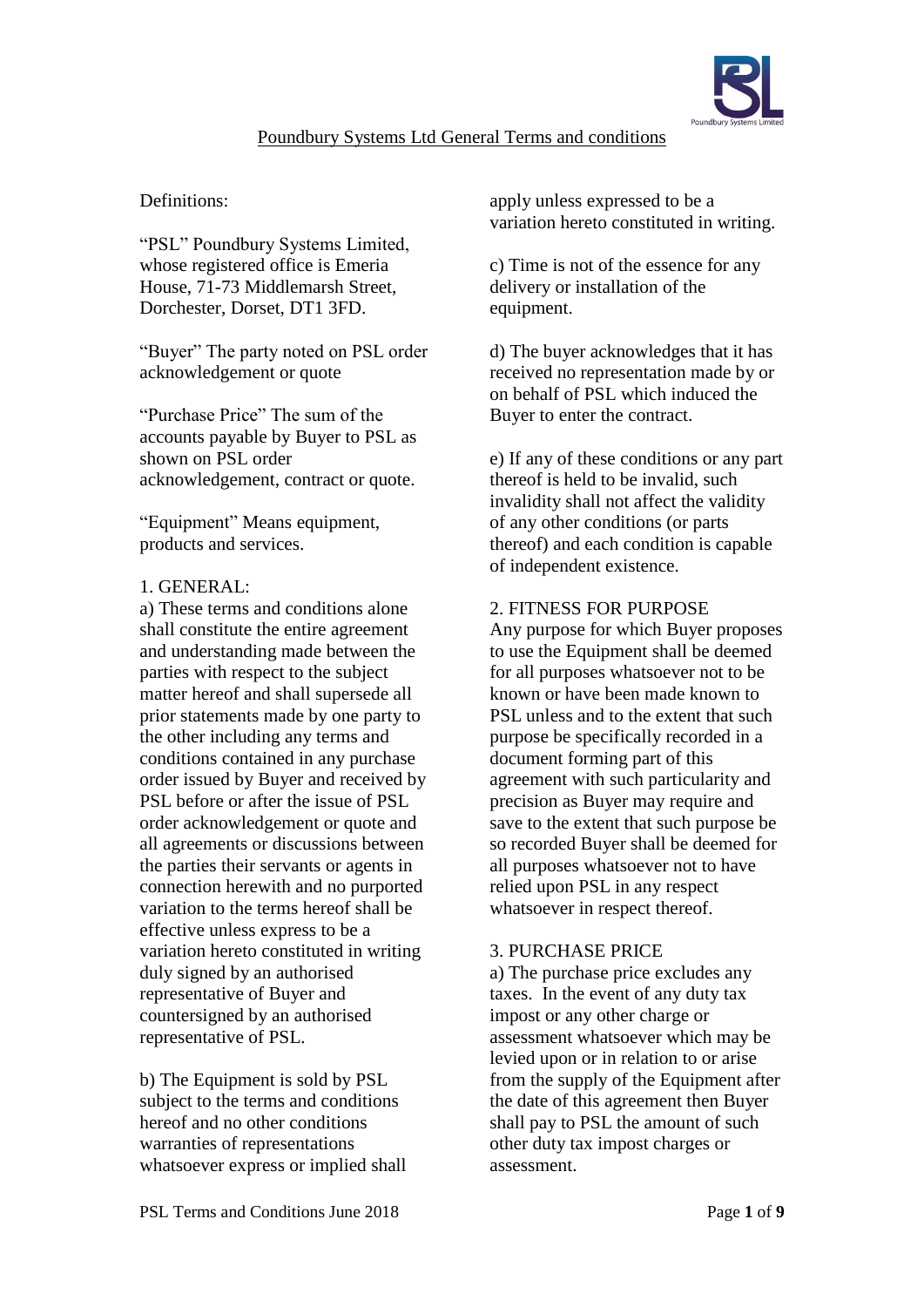

b) The Purchase Price does not include Value Added Tax which shall be charged at the rate ruling at the tax point.

c) Save where delivery shall occur within one (1) calendar month of the date of the Agreement, PSL may vary the purchase price to reflect any increase in the price of the Equipment which PSL may have introduce generally. There shall be no more than one such increase during any twelve (12) month period.

d) Unless otherwise stated the Purchase Price is exclusive of all charges in respect of the delivery of the Equipment. Buyer shall pay to PSL, reasonable charges of delivery and transit and other costs incurred by PSL ex-works in respect of the delivery of the Equipment.

e) Any delivery charge quoted will not include the cost of any reasonably unforeseen work which if incurred by PSL shall be paid by Buyer as an extra charge hereunder.

#### 4. INSTALLATION BY PSL:

a) Buyer shall at his own expense and in good time before the estimated date for delivery make available a suitable place for the installation of the Equipment prepared and equipped with all services and facilities which PSL may reasonable consider necessary for the purpose and efficient installation and operation of the Equipment.

b) PSL will use its best endeavours to install the Equipment on the Delivery Date to be agreed between PSL and Buyer. Such date will not be more than one (1) month from date of order placement, unless specifically agreed in writing by PSL.

c) PSL reserves the right to effect such changes to the Equipment as technical developments or changes in the law may require or may make expedient without prior notice to the Buyer.

d) The customer must undertake to carry out all reasonable requests made in the Schedule of Works and or quote. Prohibitive access which results in the work taking longer than it would normally require will result in excess charges being levied.

#### 5. TESTING OF EQUIPMENT INSTALLED BY PSL:

a) After installation of the Equipment, if installation is to be performed by PSL, it will be submitted to such tests as PSL and Buyer may in their discretion determine for the purpose of reasonably establishing without prejudice to clause 2 that the Equipment is in efficient working order and ready for use. Such tests will carried out on completion of installation.

b) PSL obligations hereunder shall not be conditional upon Buyer obtaining or upon there remaining in force any agreement between Buyer and a Third Party permitting PSL to connect the Equipment or any part thereof to Third Party apparatus and cabling Buyer at all times to use and maintain any connection of the Equipment so made.

### 6. INVOICING FOLLOWING COMPLETION OF TESTS:

a) PSL shall invoice the Buyer for the Equipment on the day the tests referred to in 5 (a) are completed to PSL and Buyer's satisfaction, not withstanding that the Buyer may not be using the Equipment.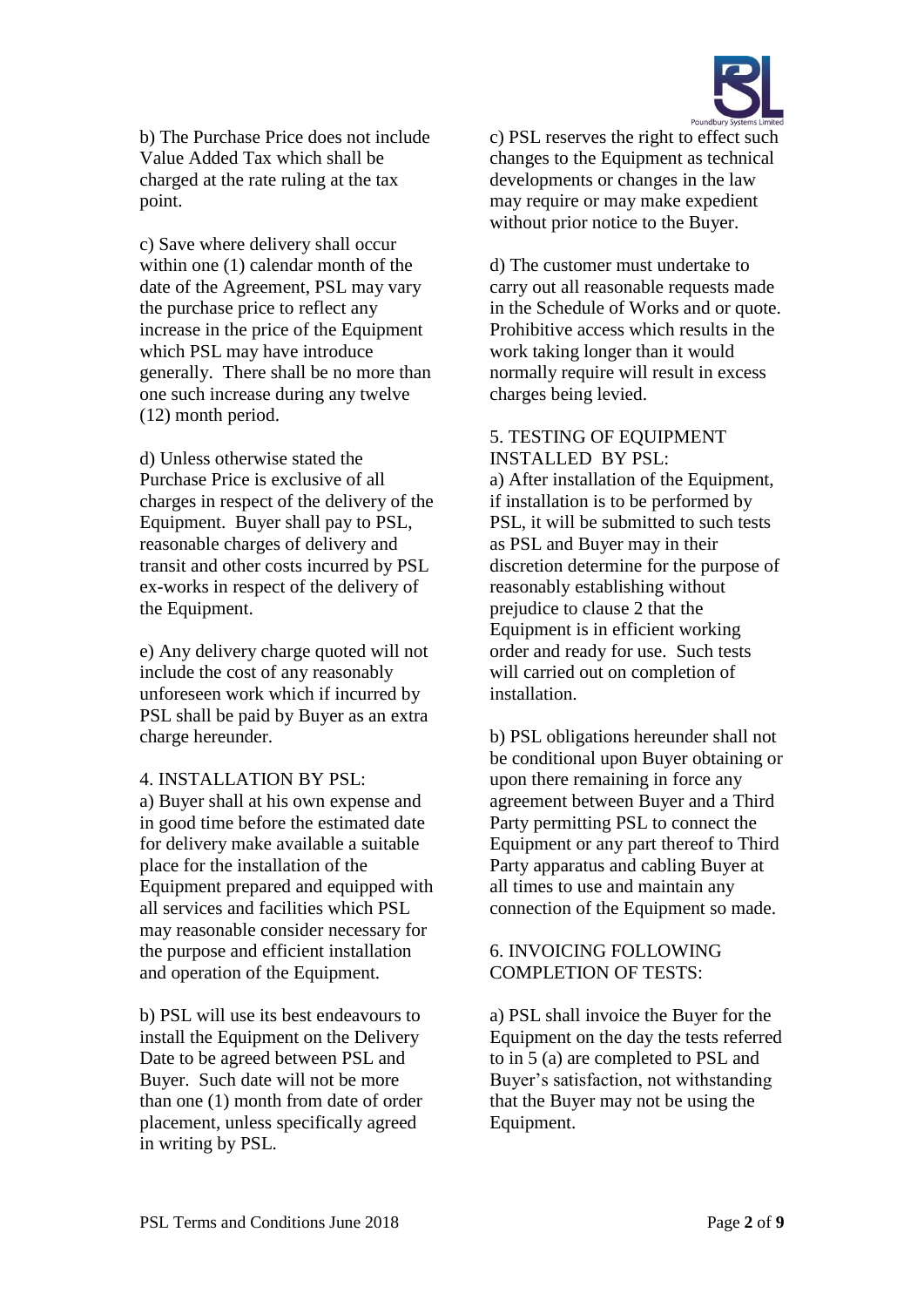

b) If the Buyer requests that the Equipment is to be delivered and/or installed in part(s) at various dates, PSL reserves the right to invoice the Buyer on delivery or completion of the installation, irrespective of the fact that it may not have been submitted to the tests referred to in 5(a) above. Buyer agrees that invoices so raised will be paid in accordance with Section 8.

# 7. DELIVERY AND INVOICING WITHOUT INSTALLATION: If PSL have not been requested to install the Equipment but merely supply it to a destination requested by Buyer or have it ready for collection by Buyer.

a) PSL will use its best endeavours to despatch or allow collection of the Equipment on the delivery date to be agreed between PSL and Buyer. Such date will not be more than one (1) month from date of order placement, unless agreed in writing by PSL.

b) PSL will not perform any tests on the Equipment following its despatch or collection.

c) PSL will invoice the Buyer on the date of delivery or collection.

d) PSL reserves the right to despatch the Equipment in part(s) and at various dates before the delivery date, Invoices will be raised on the date of despatch of such part(s). Buyer agrees that invoices so raised will be paid in accordance with Section 8.

8. PAYMENT BY BUYER TO PSL: a) Each invoice shall become payable in full immediately on receipt of invoice.

b) PSL reserves the right to demand full or part payment before proceeding

or proceeding any further with the contract, or if the Buyer defaults in any payment PSL may suspend work or cancel the contract or any other contract with the Buyer and retain any payments already received on account under the contract or under any other contract with the Buyer. Reconnection charges may apply as stated in section 15.

### 9. DELAY IN PAYMENT:

If any amount payable under this Agreement is in arrears for more than 7 days then PSL shall be entitled to charge interest on a day to day basis at the rate of three percent above the Bank of England Base Rate per month or part of a month on a pro rata basis on any such arrears as from the date on which payment became due.

You agree that we reserve the right to refuse transfer of any services to another provider if you owe us any money for any of your services.

#### 10. TITLE AND RISK:

Title to the Equipment shall pass to Buyer only upon payment in full of the Purchase Price. Accordingly, PSL reserves the right to repossess the Equipment should payment not be received in accordance with Section 8. PSL also reserves the right to repossess the Equipment if it has in whole or in part been delivered, loaned, sold or otherwise disposed of to a third party, either separately or in conjunction or as part of any other property, irrespective of whether the third party was aware or not of PSL rights under this clause. PSL assumes Buyer will have advised third party of the existence of this clause, but PSL's right to exercise this clause is not conditional upon third party having been so advised. The Buyer shall account to PSL for the proceeds of the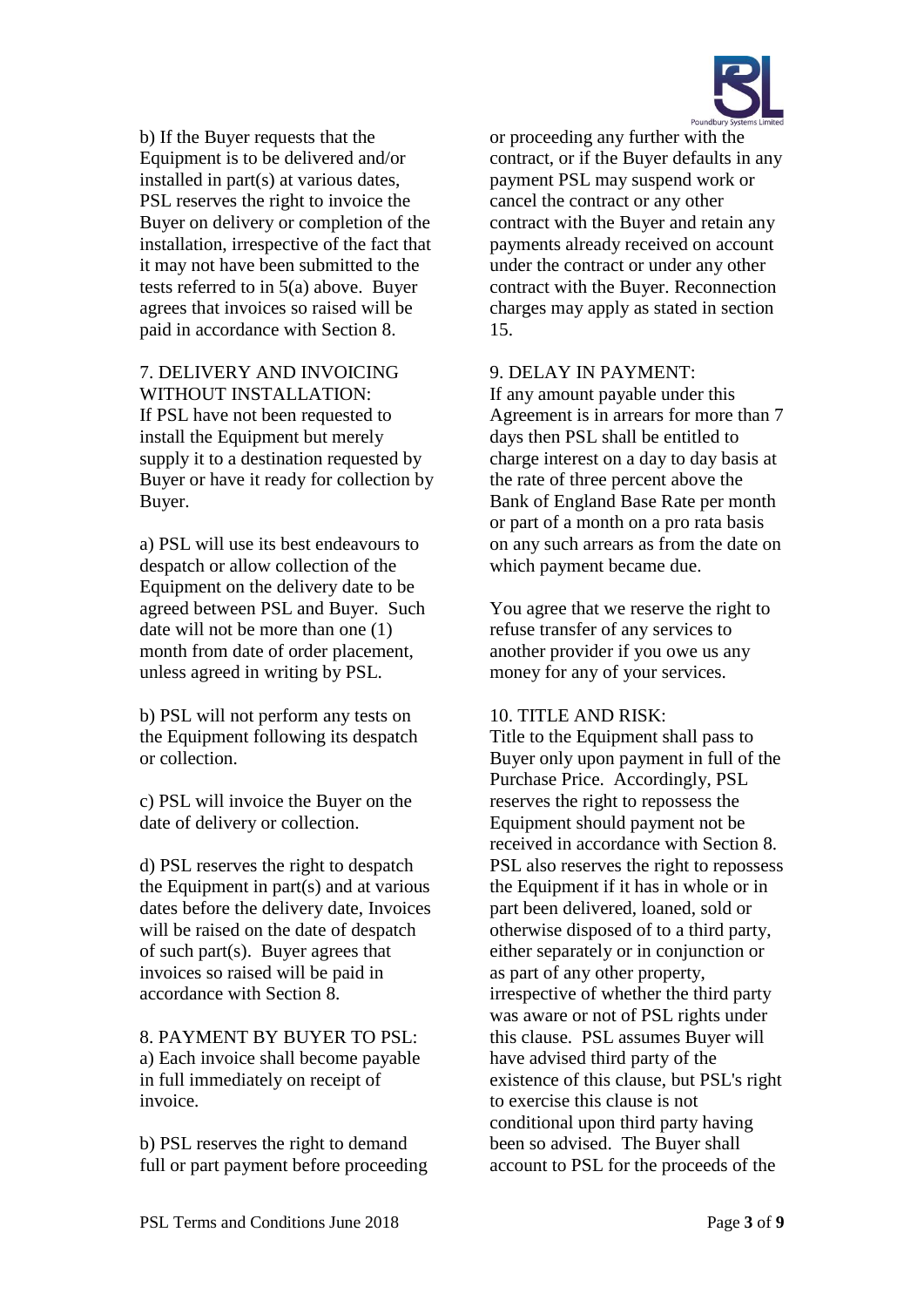sale of the Equipment and shall keep all such proceeds separate from any monies or property of the Buyer and third party. Risk of loss or damage to the Equipment shall pass to Buyer on delivery to Buyer. If the Buyer has requested PSL to install the Equipment, risk of loss or damage shall pass to Buyer on completion of the tests referred to in 5(a) above. PSL retain the right of entry to a customer's premises for the sole purpose of collecting any equipment still belonging to them.

### 11. WARRANTY:

a) PSL warrants that subject to the terms of this clause the Equipment shall at the date of invoice be free from defects due to faulty materials, workmanship or installation on the part of PSL except if the Equipment has been subjected to any misuse by the Buyer or if any material alteration, addition, attachment or modification shall have been carried out without the prior written consent of PSL.

b) PSL will make good by repair or at its option by the supply of replacement parts, any defects which become apparent within the period of the manufacturer's warranty and in any case this period will be no longer than twelve (12) months from the date of invoice and which are notified promptly in writing to PSL by the Buyer. Parts replaced under this provision shall become the property of PSL upon replacement.

# 12. CANCELLATION

12.1 No order which has been accepted by PSL may be cancelled by the Buyer (except with the agreement in writing of PSL and upon terms that shall indemnify PSL against all loss, (including loss of profit), costs, damages, charges and expenses

incurred by PSL as a result of cancellation.

12.2 Without prejudice to our other rights, we may terminate the Agreement on giving written notice to you, taking immediate effect, if:

- (a) an interim order is made, or a voluntary arrangement approved, or if a petition for a bankruptcy order is presented or a bankruptcy order is made against you or if a receiver or trustee is appointed of your estate or a voluntary arrangement is approved or an administration order is made or a receiver or administrative receiver is appointed of any of your assets or undertaking or a resolution or petition to wind you up is passed or presented (otherwise than for the purpose of reconstruction or amalgamation) or if any circumstances arise which entitle the court or a creditor to appoint a receiver, administrative receiver, or administrator or to present a winding up petition or make a winding up order: or
- (b) you fail to make any payment when it is due under the Agreement or any other agreements made between you and us: or
- (c) you default in due performance or observance of any material obligation under the Agreement and (in the case of a remediable breach) fail to remedy the breach within such reasonable time as we specify: or
- (d) you provide us or have provided us with false, inaccurate or misleading information for the purposes of obtaining Service: or
- (e) we have reasonable grounds to suspect fraud or misconduct in connection with your use of the Service or by any other third party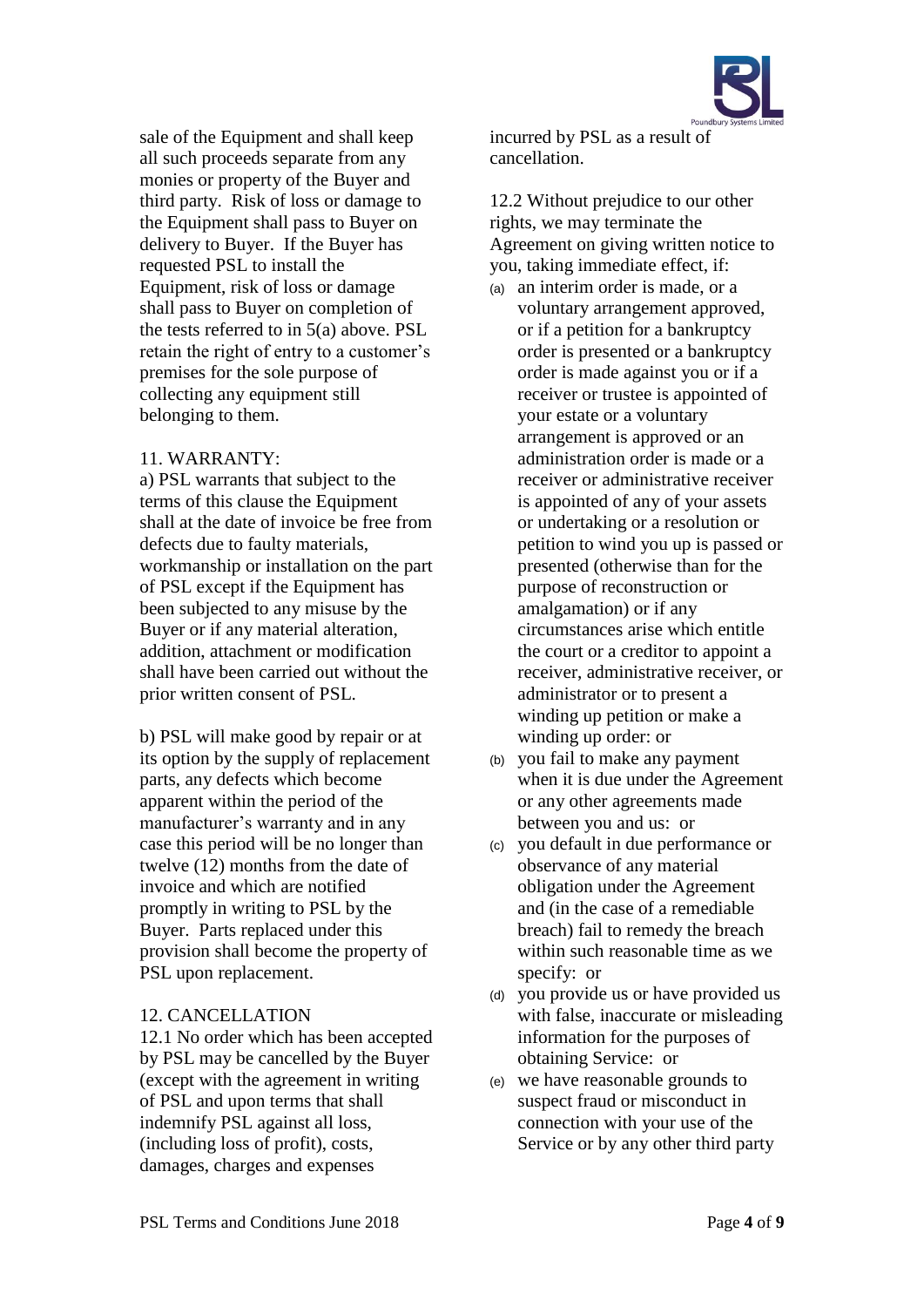

whatsoever, with or without your knowledge or approval: or

(f) we are directed by any competent authority to cease to provide or allow the provision of any Service.

### 13. SUSPENSION OF SERVICE

13.1 We may at our sole discretion suspend immediately the provision of Service until further notice on notifying you either orally (confirming such notification in writing) or in writing if;

- (a) we are entitled to terminate the Agreement (where applicable): or
- (b) we are instructed or requested to do so by Government, an emergency services organisation, or other competent authority: or
- (c) you prevent or delay Service Support from being carried our and, in our sole opinion, such action would prevent the satisfactory provision of Service. In this event Service shall be suspended until you enable us to carry out the Service Support. Any suspension of Service shall not

exclude our right subsequently to terminate the Agreement.

14. INDEMNITY – customers shall indemnify us against claims made against us arising from the content of their website or the use of any of our services.

15. RECONNECTION OF SERVICE If we suspend Service as a result of your breach, fault or omission and we subsequently agree to reconnect the Service, you shall pay any reconnection charge due and you shall reimburse us for all reasonable costs and expenses incurred in suspending and recommencing provision of Service.

16. INTELLECTUAL PROPERTY: a) If any claim is made against the Buyer alleging that the goods supplied infringe any patent rights, trademarks, registered designs, copyright or other industrial property rights then the Buyer shall notify PSL immediately with full particulars.

b) the Buyer shall indemnify PSL against all actions costs (including the cost of defending legal proceedings) claims proceedings and demands in respect of any infringement or alleged infringement by PSL of patent rights registered design or copyright or other industrial property rights attributable to PSL complying with any special instructions from or requirements of the Buyer relating to the goods.

#### 17. FORCE MAJEURE:

Neither party shall be liable in any circumstances whatsoever for any failure whatsoever to perform any obligations whatsoever under this Agreement where such failure is due to any cause whatsoever beyond the reasonable control of PSL including for example (but without in any way whatsoever limiting the generality of the foregoing) act of God, refusal of licence or other governmental act, industrial dispute, accident, fire, terrorist activity, explosion.

### 18. MODIFICATION

18.1 If during the term of the Agreement we send to you a revised version of these terms, either directly or through a downloadable link, together with a notice stating when they will come into force and you continue to make use of the Service after such date, then you will be deemed to have accepted these revised terms with effect either from such date or, if later, with effect from the end of any Initial Period. The revised terms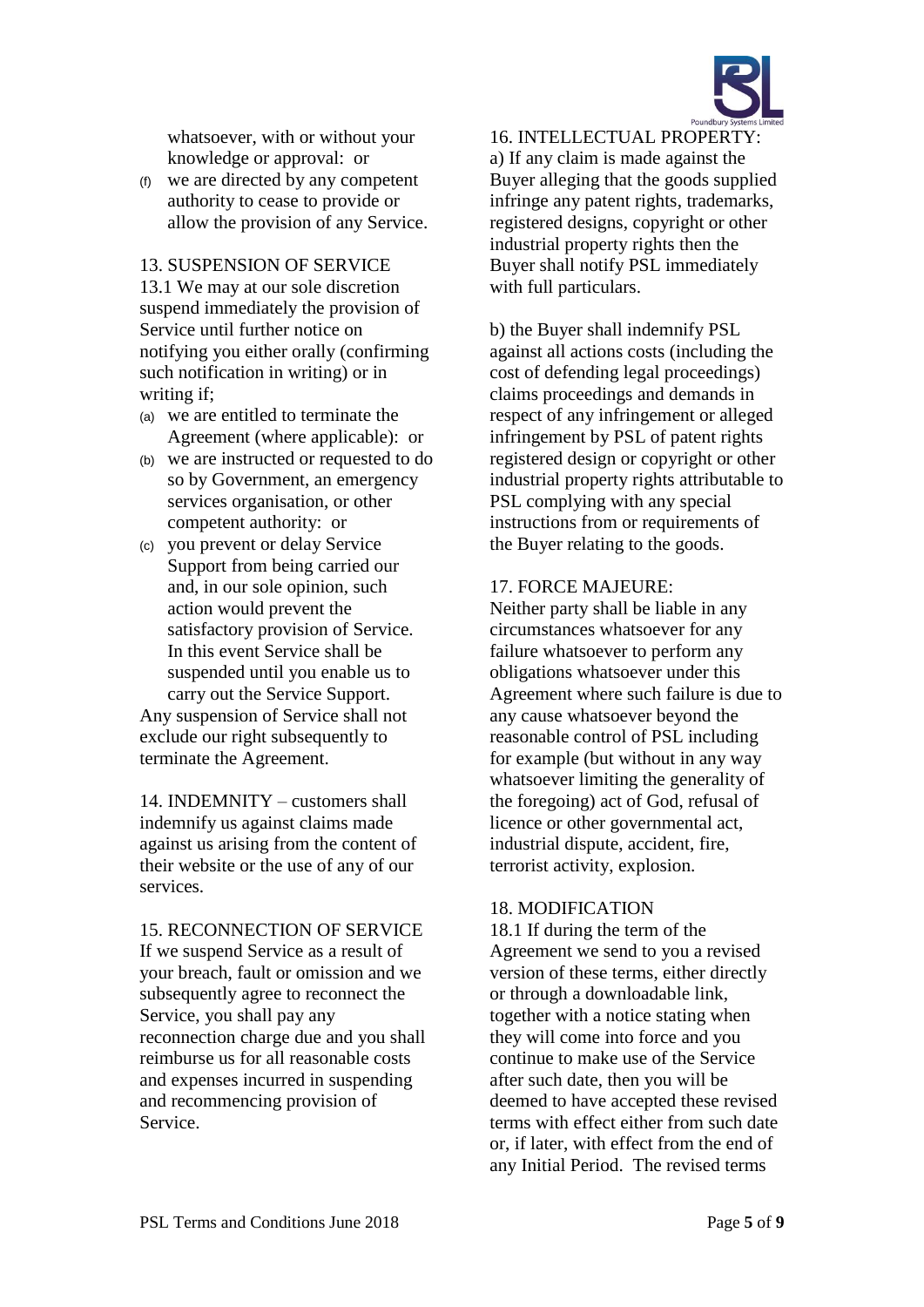

shall have effect as if no Initial Period is specified therein.

- a) We shall have the right by notice in writing to you to modify the Agreement at any time so as to comply with any regulations or other requirements applicable to or imposed upon us under the Licence or by any competent authority.
- b) Except as stated in clause 18.1 above, the Agreement may only be modified if such modification is in writing and signed by a duly authorised representative of each party.

18.2 Commencement of any new contract term, even in the case of autorenewing contracts will take place with the terms and conditions that are current at the commencement date. Our current terms will be displayed on our website.

#### 19. NO WAIVER

Failure by either party to exercise or enforce any right conferred by the Agreement shall not be deemed to be a waiver of any such right nor operate so as to bar the exercise or enforcement thereof or of any other right on any later occasion.

### 20. SEVERABILITY

If any provision of the Agreement shall be found by any court or administrative body of competent jurisdiction to be invalid or unenforceable, the invalidity or unenforceability of such provision shall not affect any other provisions and all provisions not affected by such invalidity or unenforceability shall remain in full force and effect.

### 21. DEFAULT:

Either party may without prejudice to any other right or remedy hereunder at its option suspend its obligations hereunder or terminate this Agreement summarily by written notice to the other in the event that:

a) The other party (if a company) commences to be wound up otherwise than for the purpose of reconstruction or amalgamation or carries on business under a receiver for the benefit of its creditors or any of them or compounds with or enters into a scheme or arrangement with creditors or such conditions exist as are substantially equivalent in effect to any of the foregoing, or

b) Any valid sum is owing to the other party hereunder for more than 30 days after the same shall have become due. c) The other party is otherwise in breach of the terms hereof and fails to rectify such breach within 30 days after receipt of written notice to do so. Upon receipt of such written notice should the Buyer be in default then the Buyer shall forthwith discontinue its use of the Equipment and allow PSL access to it for the purpose of removal.

#### 22. PSL LIABILITY TO BUYER:

a) PSL shall indemnify Buyer against loss or damage for death or personal injury resulting from the negligence or breach of duty of PSL its servants or agents (while acting as such) but only to the extent of PSL due share in respect thereof.

b) PSL shall indemnify Buyer against direct physical damage or injury to Buyer's property caused by the negligent or other actionable act or omissions of PSL its servants or agents (while acting as such) but only to the extent of PSL due share in respect thereof.

c) PSL shall be under no liability which arises from fair wear and tear, failure by the Buyer to follow PSL's instructions or misuse or alteration of the Equipment, any defects in respect of products, parts and materials not manufactured by PSL.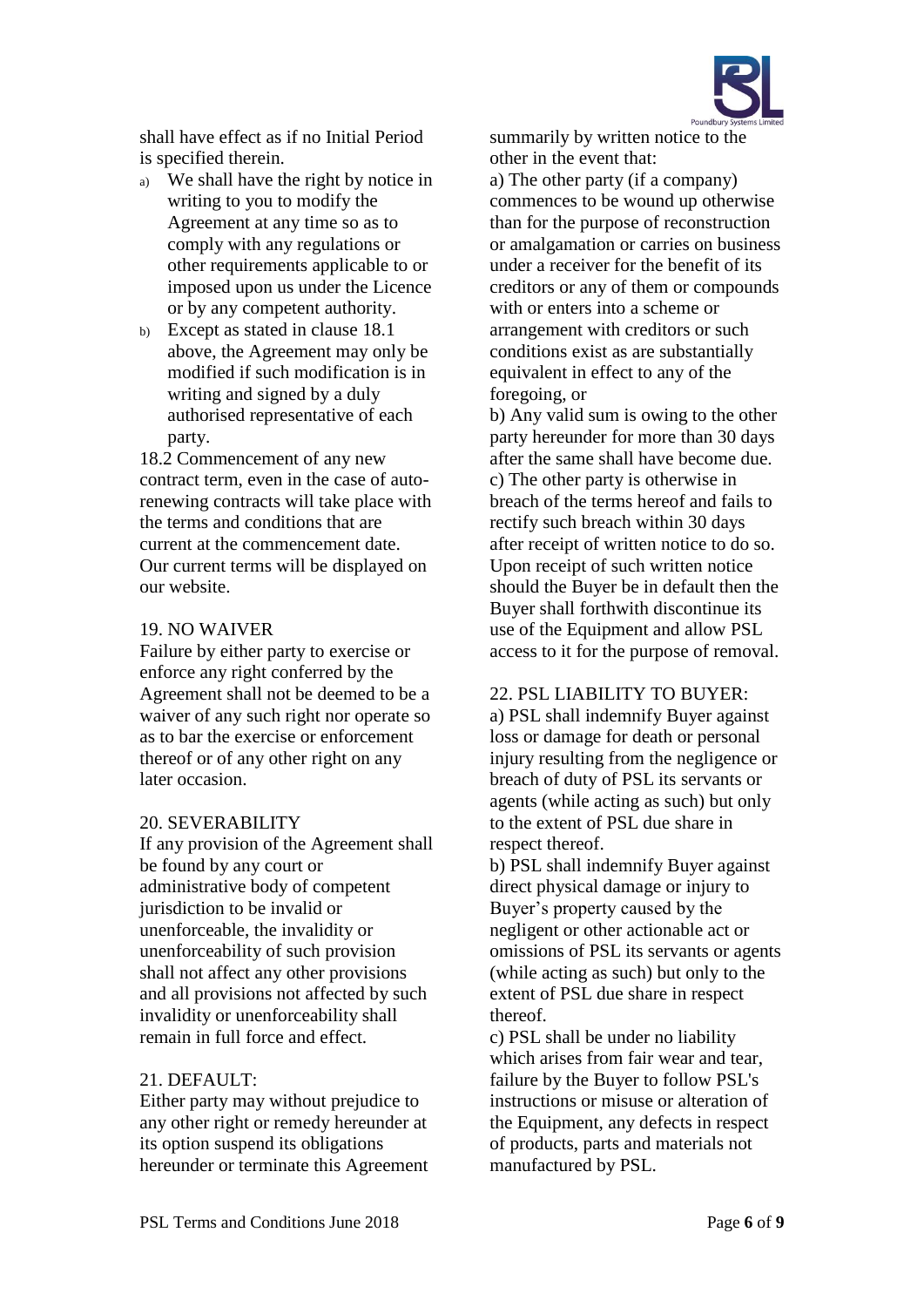

d) PSL shall not be liable for any indirect or consequential expense or loss including (but without in any way limiting the generality of the foregoing) financial loss of profits, loss of other contracts, loss of operating time, loss of use, or any other form of loss whatsoever whether financial or otherwise arising from or in connection with the supply, installation or use of the Equipment.

e) Without prejudice to any other term and condition, PSL's total liability to Buyer arising from any act or default of PSL (whether caused by PSL negligence or otherwise) shall not exceed the Equipment Purchase Price.

#### 23. CONFIDENTIALITY:

a) The terms hereof and all information of a technical nature or commercial nature disclosed by either party, its servants or agents under or in connection herewith is supplied in confidence (both during the currency hereof and after the termination or completion of the Agreement constituted hereby) and shall not without prior written consent be divulged to any person whatsoever other than on condition that those persons to whom such information is divulged shall themselves observe the requirements of this clause. b) All technical information whatsoever, know-how, expertise, drawings, designs, specifications and other information howsoever disclosed by PSL to Buyer shall subject to the rights of any other owner remain the copyright of PSL and shall be utilised by Buyer only for the purposes hereof. c) Any media as may be supplied to Buyer under this Agreement includes information and/or data which is the copyright of PSL. Such information and/or data is supplied on the express understanding that it shall be used only

for the purpose for which it is provided and with the Equipment.

### 23. PROVISION OF INFORMATION

23.1 You will promptly provide us (free of charge) with all information and co-operation which we may reasonably require from time to time to enable us to proceed uninterruptedly with the performance of our obligations under the Agreement. 23.2 You will inform us promptly of any change of address, telephone numbers or any other details which you originally provided to us. In order for us to investigate abuse of the Network, you will co-operate in allowing us to examine any records relating to the use of the Service and/or the equipment connected to it.

### 24. PSL EQUIPMENT

Depending on the nature of the services you require, PSL may need to install an application server on your site. This is the property of PSL and must be returned to us, at the end users cost, at the end of your contract with us. You must not open or otherwise tamper with this box or attempt to copy, disassemble or decompile the software.

# 25. CALL REPORTING

We will provide itemised call logs with each monthly bill. Due to the way calls can sometimes be reported, calls made during a monthly period may not show up until the following months call log. They will always appear on the log with the date they were made. Rental charges are usually monthly in advance; call charges are usually billed monthly in arrears.

# 26. Fraud

Whilst we make every effort to protect our systems from fraud, there is always the possibility that this may occur. You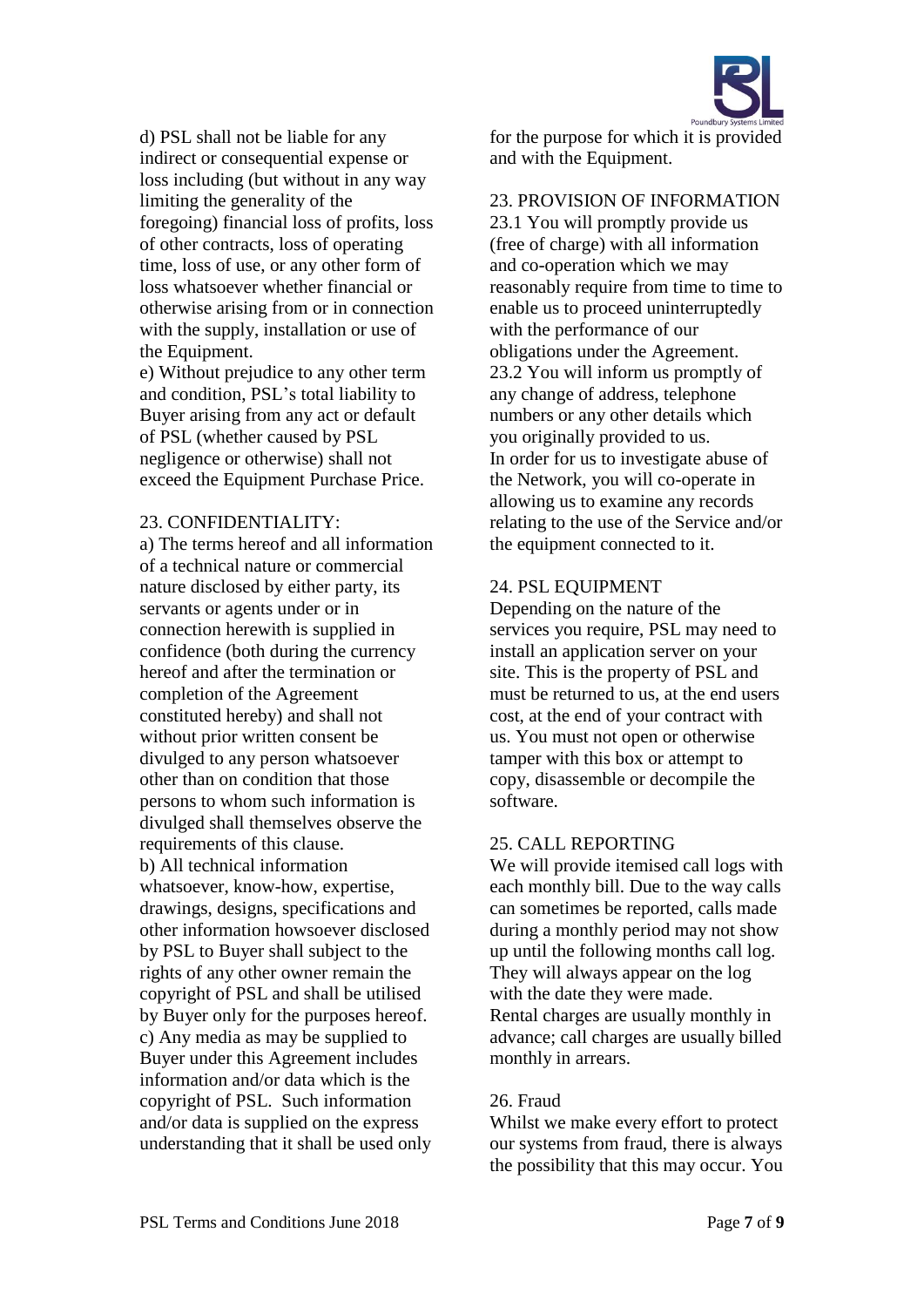

must check your monthly call logs and report any suspicious calls. Calls not reported within 15 days of the call logs being issued, will not be considered for refund. If the calls made are the result of fraud involving your own staff / contactors or insecurities on your handsets or network, you will be liable for all costs of fraud. We recommend you have in place a contract with a competent IT professional for your network (LAN and WAN) security.

We reserve the right to block outbound calls to some destinations / numbers if we feel that there is a high likelihood of fraud. If we do this, we will notify you by e-mailing the main contact on our records.

# 27 DATA

Except as where required by law and Data Protection Legislation: 27.1 PSL are not responsible for the security of customers data 27.2 PSL are not responsible for any data protection issues relating to the information our customers store. 27.3 We do not guarantee that any Data generated, stored, transmitted or used via or in connection with our products and services will be complete, accurate, secure, up to date, received, delivered correctly or at all. 27.4 We do not provide a back-up of your Data or guarantee the integrity of your Data unless you have a specific contract for data backup; however, we will use our reasonable endeavours to provide copies of data for disaster recovery purposes.

### 28. SECURITY

28.1 You must:

28.1.1 Keep your usernames, passwords etc secure. 28.1.2 Take reasonable steps to protect the security of our network and yours.

## 29. PERSONAL DATA

29.1 We will process your Personal Data only in compliance with our privacy policy, which is available on request and a signed data processing contract.

29.2 You consent to such processing and confirm that you have shown our privacy policy to, and obtained similar consent from, any third party individuals whose Personal Data you have supplied to us and will continue to do so in the future.

29.2. 1. Data Retention

This section makes reference to, and should be read alongside, our [Privacy](http://www.gradwell.com/privacy)  [Policy.](http://www.gradwell.com/privacy)

All Personal Data is retained and otherwise handled in a manner fully compliant with principle 5 of the Data Protection Act 1998, GDPR and other relevant legislation.

29.2.2 Personal Data which is retained by PSL.

29.2.2.1 Our Privacy Policy details the data we process and store. Depending on the services you have purchased from us, we may store voicemail, call recordings, call data records, invite logs, invoices, IP addresses,

transaction logs and received faxes. We also store, in encrypted form, information you have contracted with us to backup.

29.2.3 Period of retention. Our Privacy Policy details our current Data Retention policy. Call records will be retained for a minimum period of 12 months, voicemail is not stored once deleted by the end user or if you cease to be a customer, call recordings, where you contract with us to provide such a service will be deleted once they are e-mailed to you.